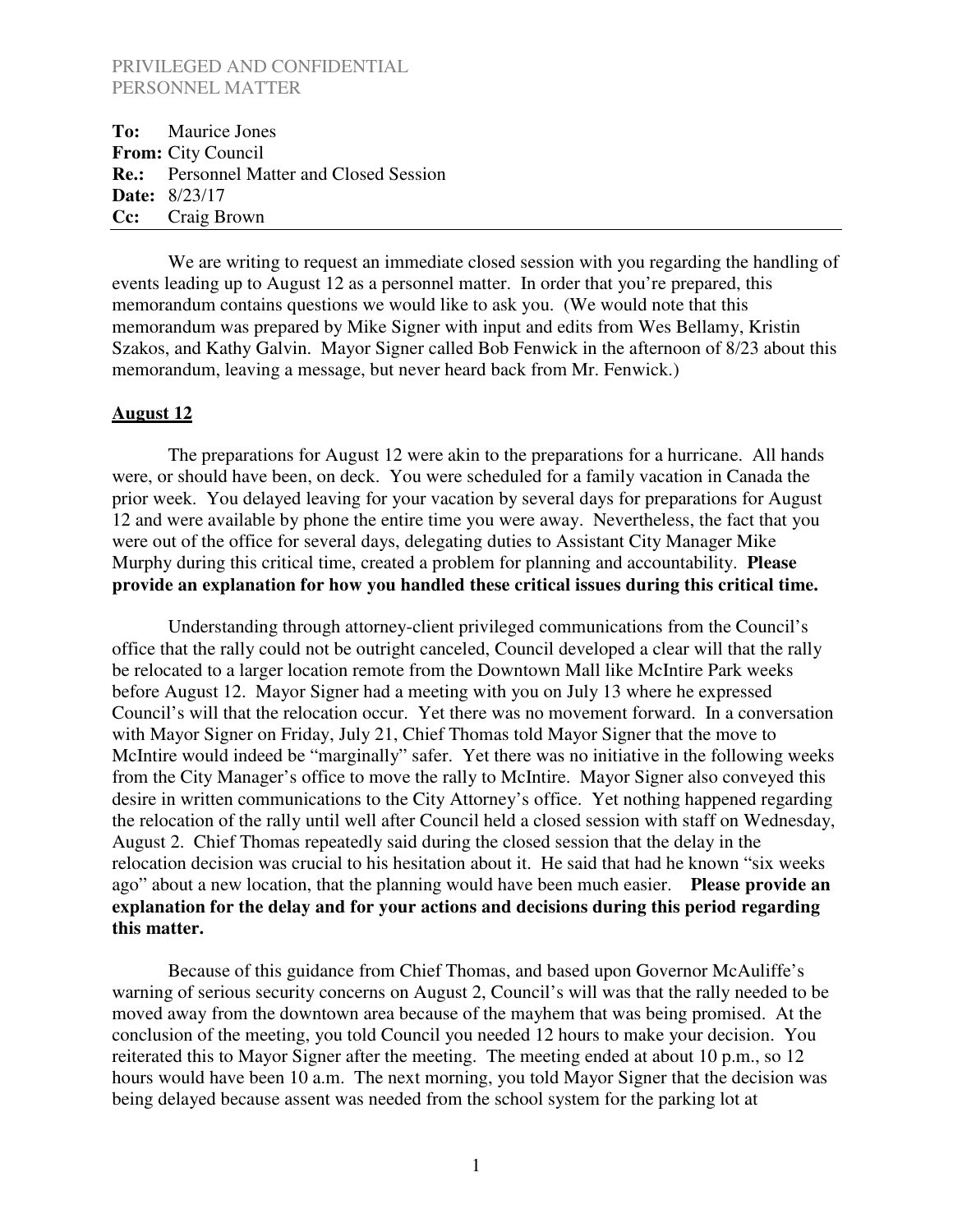Charlottesville High School to be used. The decision was not communicated to Council until Friday, almost 36 hours after the Council decision. Meanwhile, the window for Chief Thomas to plan for both locations was closing. **Please provide an explanation for the delay.**

#### **The Synagogue**

The protection of the synagogue was urgent. Charlottesville has a thriving Jewish population and one of the oldest synagogues in the South. Yet despite repeated inquiries and assurances to Mayor Signer and synagogue leadership, the Congregation did not receive the level of protection they required. On Wednesday, August 9 at 4:00 p.m., Mayor Signer wrote you, Chief Thomas, Deputy Chief Pleasants, and Assistant City Manager Mike Murphy the following email:

Maurice, Al, Gary, Mike:

This is a special request regarding Congregation Beth Israel. I just spoke with Rabbi Tom Gutherz there. Their current plans are to have a single outside security guard on Friday night and during the day on Saturday. They have services at 6:15 p.m. on Friday night and 9-11 a.m. on Saturday. They are obviously right next to Emancipation Park.

The rhetoric on the online sites right now is quite intensely anti-Semitic. This post on Daily Stormer about the rally ends reads, "Next stop: Charlottesville, VA. Final stop: Auschwitz." This post on Daily Stormer reads, "the cops are siding with us over the evil Jew Mayor Michael Singer and his Negroid Deputy Wes Bellamy. We have it on good authority that the Chief of police is going to ensure that the protest goes through as planned, regardless of what the ruling kike/Negroid powers are attempting." I listened to a podcast yesterday with two of the organizers and they referred negatively to Jews and to the fact that a synagogue was "two blocks away" from the rally. They also talked about how on Friday night roving bands of ralliers will be defying restaurants who deny them service. This could add an element of unpredictability on Friday night as well.

Given all of these variables I feel it would be prudent for us to have a more overt police presence near CBI. Rabbi Gutherz suggested a car stationed in front of the building, and an officer nearby, which is the customary practice during High Holidays services.

I would be grateful if I could connect someone from CPD to Rabbi Gutherz and CBI's Executive Director Kathyrn Mawyer (I just forwarded you a message she sent).

Thanks in advance,

Mike

On Friday, August 11, Mayor Signer received the following from Lieutenant Joe Hatter:

Mr. Signer,

I would be happy to speak with Rabbi Gutherz and CBI's Executive Director Kathyrn Mawyer. Please pass along my name and number to them.

Thanks,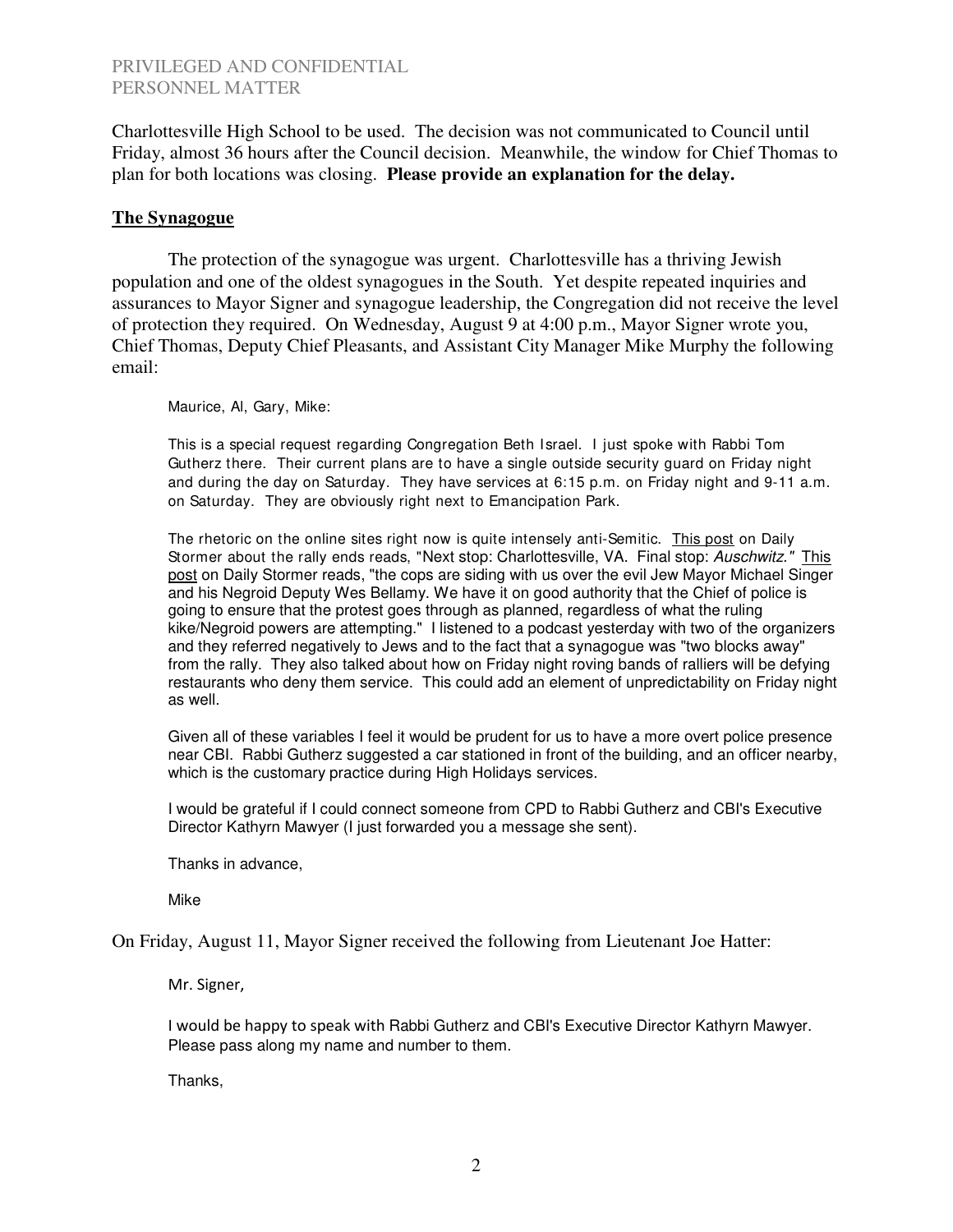h

Lieutenant Joe Hatter Charlottesville Police Department

After this conversation, Kathryn Mawyer, the Executive Director of CBI, advised Mayor Signer by email that Lieutenant Hatter had told her that no officer could be provided specifically to the synagogue:

Thank you, Mayor Signer,

 I just spoke with Lt. Hatter, who though he would like to be able to do so, has let me know that there is no way a CPD officer can be assigned at CBI. I expressed my fear that it only takes one troll with a molotov cocktail to burn down a building which has a history dating from 1882 and is the only synagogue in Central Virginia. He promised that he would make sure that the shift commanders through the weekend will be reminded of the presence of CBI so close to downtown and to the park, and would be encouraged to increase, as resources allow, patrol around CBI.

 I am totally empathetic with the difficult circumstances all the first responders and law enforcement teams face over the next 36-48 hours and sincerely appreciate any attention which might be given the synagogue building. I am most interested, though, in awareness of the times during which congregants are entering, worshipping, and exiting tonight and tomorrow. Tonight, people will be coming in as early as 5:30p and exiting around 8:30 or 9:00p. Tomorrow morning, congregants will be entering as early as 8:30a and leaving between 11:00 and 11:30a. We will have a security guard in place in the courtyard in front of the building from 5:30p to 9:00 p.m. tonight and tomorrow morning from 8:30a to noon.

 I pray for safety for all who will be doing their best to keep order and peace over the coming weekend.

Further, CBI President Alan Zimmerman and Rabbi Tom Gutherz had previously received firm assurances that a Community Service Officer (CSO) would be present at the synagogue—which did not happen. **Please provide an explanation.**

 During August 12, after Mayor Signer was at the emergency operations center at Zehmer Hall, he received at about 2:00 p.m. notification of an extremely alarming tweet from an account "billy jane" in response to a Daily Stormer tweet, which said, "It's time to torch these jewish monsters lets go 3 pm." The next tweet, from an account named "Cracked Coconut," said, "We must not slacken! SIEG HEIL." Mayor Signer immediately called Rabbi Gutherz, who confirmed that nobody was physically present at the synagogue. He then sent the tweet to Secretary of Public Safety Brian Moran, who responded, "Address?" Mayor Signer sent the address, and Secretary Moran responded, "On it." Secretary Moran called Mayor Signer on the phone and confirmed that a National Guard team would be sent to guard the synagogue. We still have no direct confirmation that this happened. **Please provide information on this.**

#### **Police Actions**

We understand and appreciate that many questions regarding police actions on August 12 will be thoroughly explored during the independent review. But we must ask for an explanation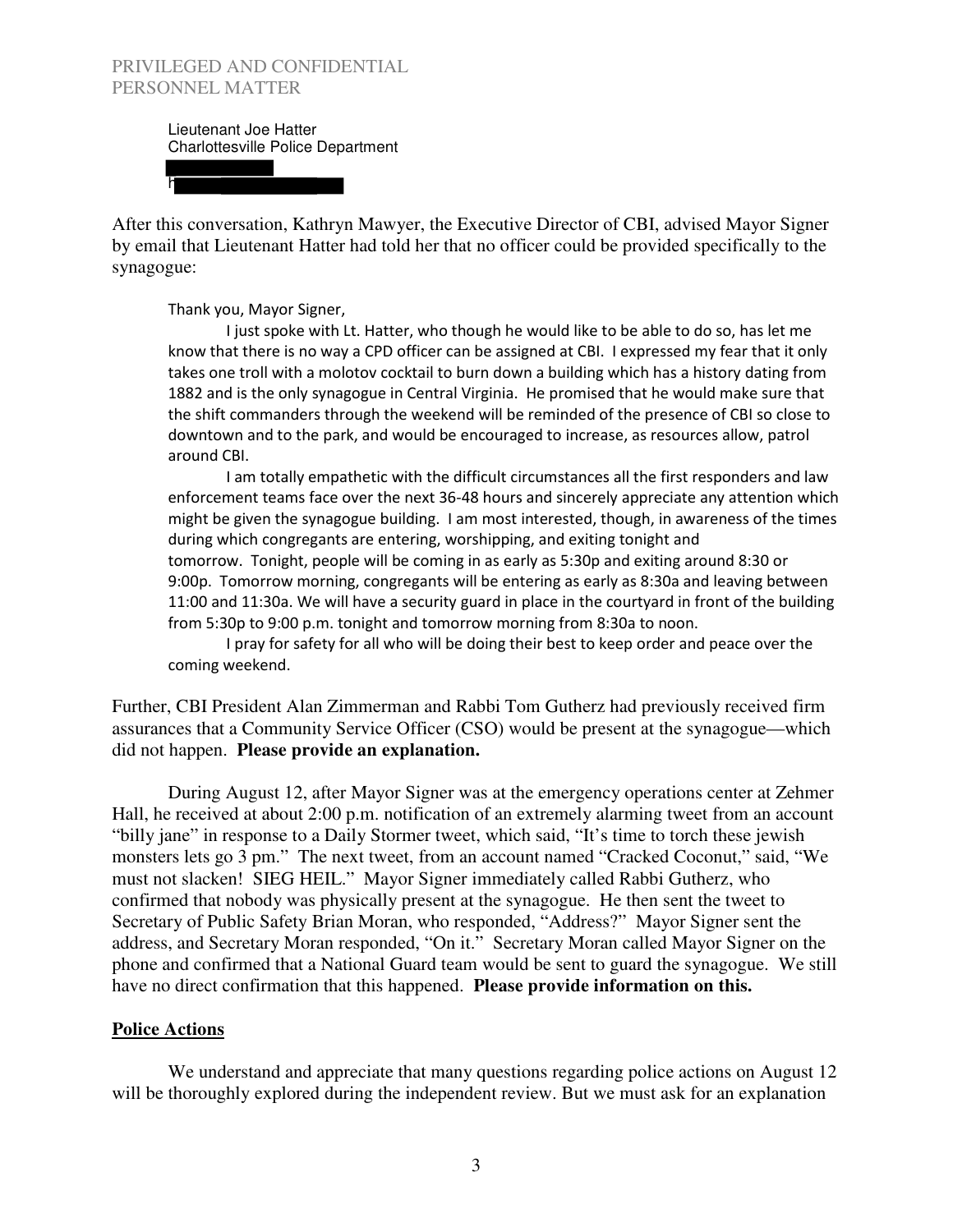from you for the apparent unwillingness of officers to directly intervene during overt assaults captured in many videos in the time before the unlawful assembly was declared and after it was declared. Although individual officer responses will be examined later, the Police Chief must know what he told police before and during the day. On Monday, Councilor Szakos sent the following e-mail to you and Chief Thomas:

From: Kristin Szakos < Subject: Police presence Date: August 20, 2017 at 5:09:22 PM EDT To: Maurice Jones <MJONES@CHARLOTTESVILLE.ORG>, "Thomas, Al" <thomasa@charlottesville.org>

Maurice and Al,

This video that Emily Couric produced is one of the most balanced I've seen, but really gives visual concreteness to the questions people have been asking - on both sides: Where were the police? I know that the day was complicated, and I am willing to wait for a full accounting after more time has been allowed for investigation and review. But in this video, we see blocks of city streets overrun with fighting and by the marching of armed, violent extremists, without a police officer in sight. We know that there were hundreds of police here, and we have been counseling restraint, but they were clearly not there in these scenes, they were not there at McGuffey Park when Nazis stormed it in the morning, they were not with us when we marched from the church to McGuffey.

I have heard reports of people begging police to intervene, and being met by "Palace Guard" stares and inaction. Were they told to do this? You may not know what each officer did, but you know what they were told by their superiors, and the guidance they were given. I think sharing that with the public might help people understand what happened.

If I, who trust your judgment and that of our police officers, am struck by this absence, and those who do not share my trust are concluding that the omission was intentional, that they were intentionally left to be beaten, then it is imperative that we get some real information out to the public as soon as possible. Not the complete review, but an explanation of why so many felt that the police were not present. What was the philosophy?

It may be that the restraint shown by the police resulted in the fact that there was no gun violence and that no one was shot. If so, we should be saying so.

We've been working for years to increase public trust of the police in the community, particularly among African American residents; this incident seems to have set that back considerably. We need more than operational platitudes and denials. The community needs reassurance now that the police are here to protect them and are committed to their safety.

- Kristin

http://news.nationalgeographic.com/2017/08/charlottesville-racism-confederate-couric/

| Kristin Szakos<br><b>Charlottesville City Councilor</b><br>1132 Otter St. Charlottesville, VA 22901 |  |
|-----------------------------------------------------------------------------------------------------|--|
|                                                                                                     |  |
| c:                                                                                                  |  |

We have been patient, but it is now 11 days out, and we still don't have an answer to this question. **Please provide an explanation.**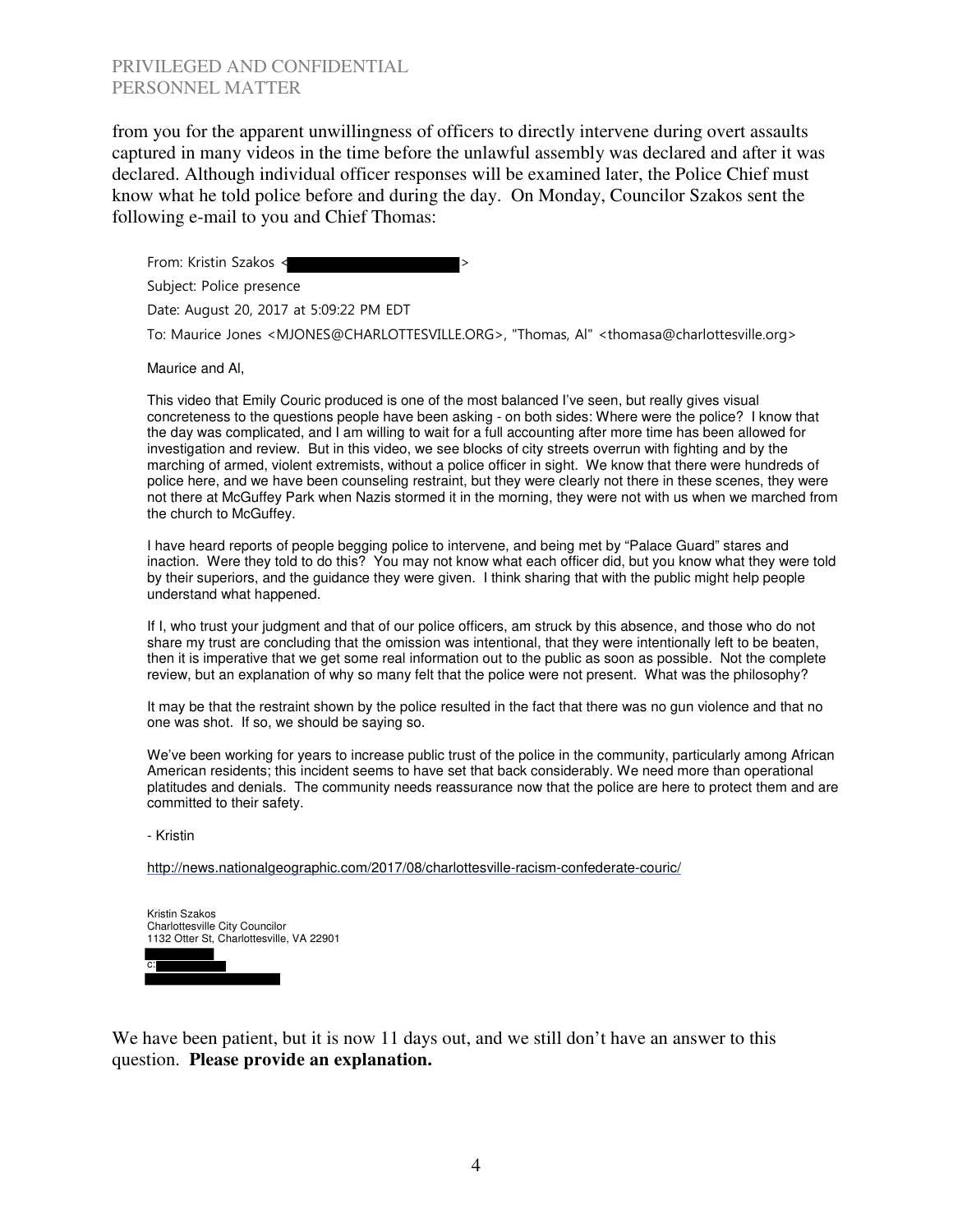# **Public Housing**

 On August 7, at 12:01 p.m., Councilor Galvin wrote the following email to Mr. Jones and Mr. Murphy:

Hello Maurice and Mike M.,

Last Saturday at Westhaven day, I spoke with Tami Wright who is both a PHAR employee and the chair of the friendship court steering committee and resident association. She relayed to me that residents are feeling extremely vulnerable and in the dark as to how they will be kept safe on August 12. She felt it would be very important if someone from staff and the police department could meet with residents this week to give them an overview of what is going on. All I said was that I would look into it and get back to her.

Now that there is a new PHA executive director in place, Sunshine Mahon, would it be possible to work with him and Grant Duffield to pull together a short information meeting for public housing and friendship court residents in the SIA (which is close to the downtown)? I have no meetings scheduled at night this week, and as the council's friendship court steering committee representative, I would very much like to be there. I would also like to be able to get to Tami Wright with an answer.

Many thanks and wait to hear.

Best, Kathy Kathleen M. Galvin, AIA Charlottesville City Councilor

Ms. Galvin's email followed two from Brandon Collins with PHAR:

Inbox

Thursday, August 10, 2017 4:53 PM

Dear Mr. Jones and Councilors,

I am extremely disappointed in the City's no parking plans for this coming weekend. Friendship Court, Sixth Street, and Crescent Halls will be completely exposed to violent, armed racists parking in their neighborhoods. The potential for random interactions and violence is quite high. PHAR has done our part by advising residents on staying safe, we sincerely wish you would do your part as well.

In addition, we have heard increased concerns that Prospect Ave and Greenstone on  $5<sup>th</sup>$  may be specifically targeted by alt-right on Friday or Saturday night.

Inbox

Wednesday, August 02, 2017 12:06 PM

Dear councilors,

As you contemplate strategies for the upcoming crisis I hope you will consider what efforts can be taken to protect public housing neighborhoods and Friendship Court from the influx of hostile participants in the UTR rally.

Please consider parking strategies that will decrease the likelihood of alt-right/resident contact during the weekend. I suggest disallowing on street parking on Garret St,  $2^{nd}$  St SE, Monticello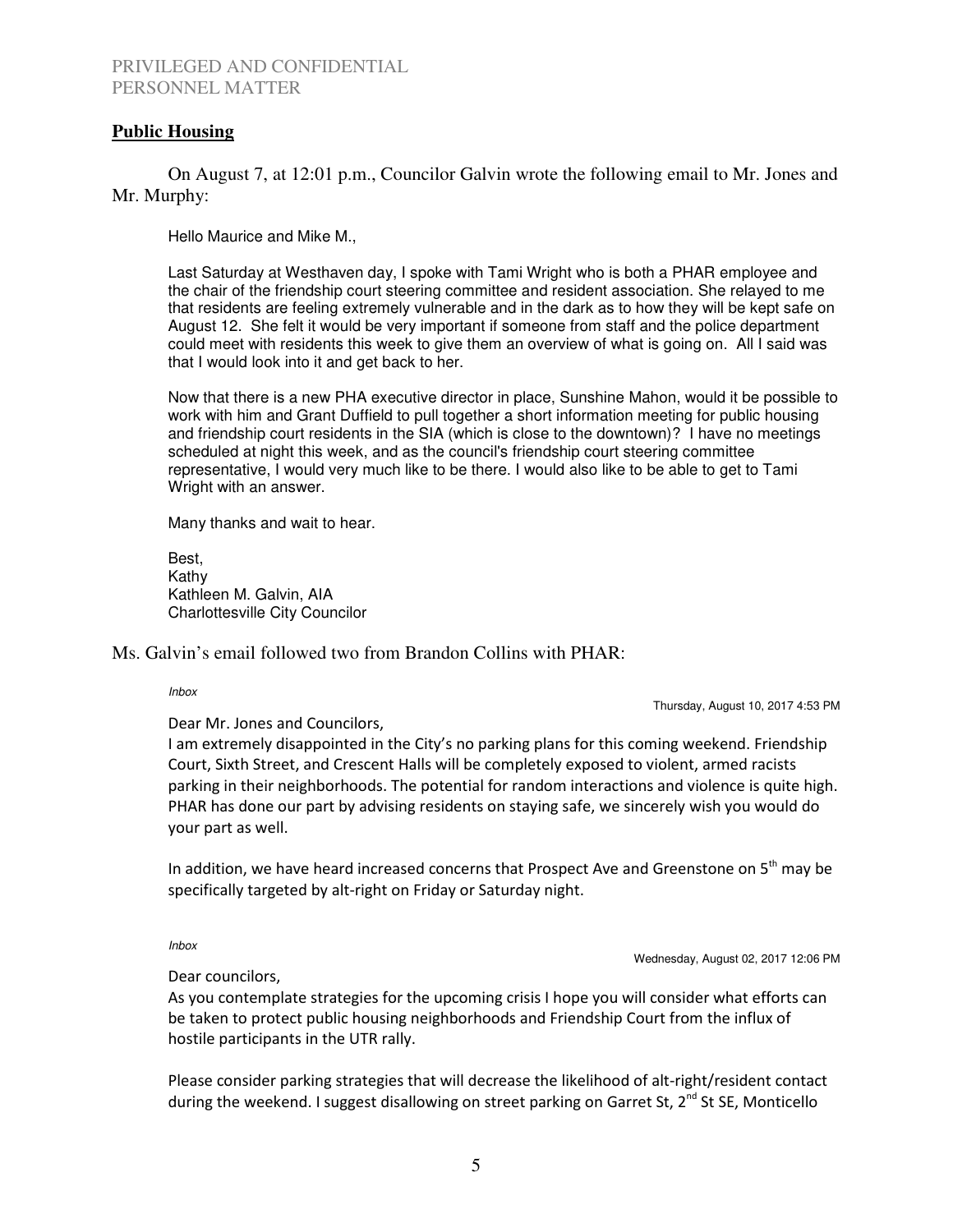Ave, Sixth St, South First Street.

Additionally, efforts to direct foot and vehicle traffic around that area towards downtown should be in place so that violent extremists are not parking on Avon and walking through the area to reach downtown.

Thank you for your consideration Brandon Collins Organizer, Public Housing Association of Residents (PHAR)



Further, Councilor Galvin sent the following email to Ms. Dickler on 8/10 requesting increased patrols around the Friendship Court and public housing sites, but received no response:

**From:** "Galvin, Kathy" <**kgalvin@charlottesville.org> Date:** August 10, 2017 at 8:35:11 AM EDT **To:** "Dickler, Miriam" <dickler@charlottesville.org>



Good morning Miriam,

Thanks so much for providing this information to the administrative leadership of the CRHA and PHA. When your message states that, "There will be increased law enforcement patrols in neighborhoods adjacent to McIntire Park and in Downtown Charlottesville," will that include increased patrols to promote safety and a sense of security in neighborhoods south of Water street?

Many thanks again.

Best, Kathy Kathleen M. Galvin, AIA Charlottesville City Councilor

To our knowledge, none of these requested actions were taken. **Please provide an explanation.**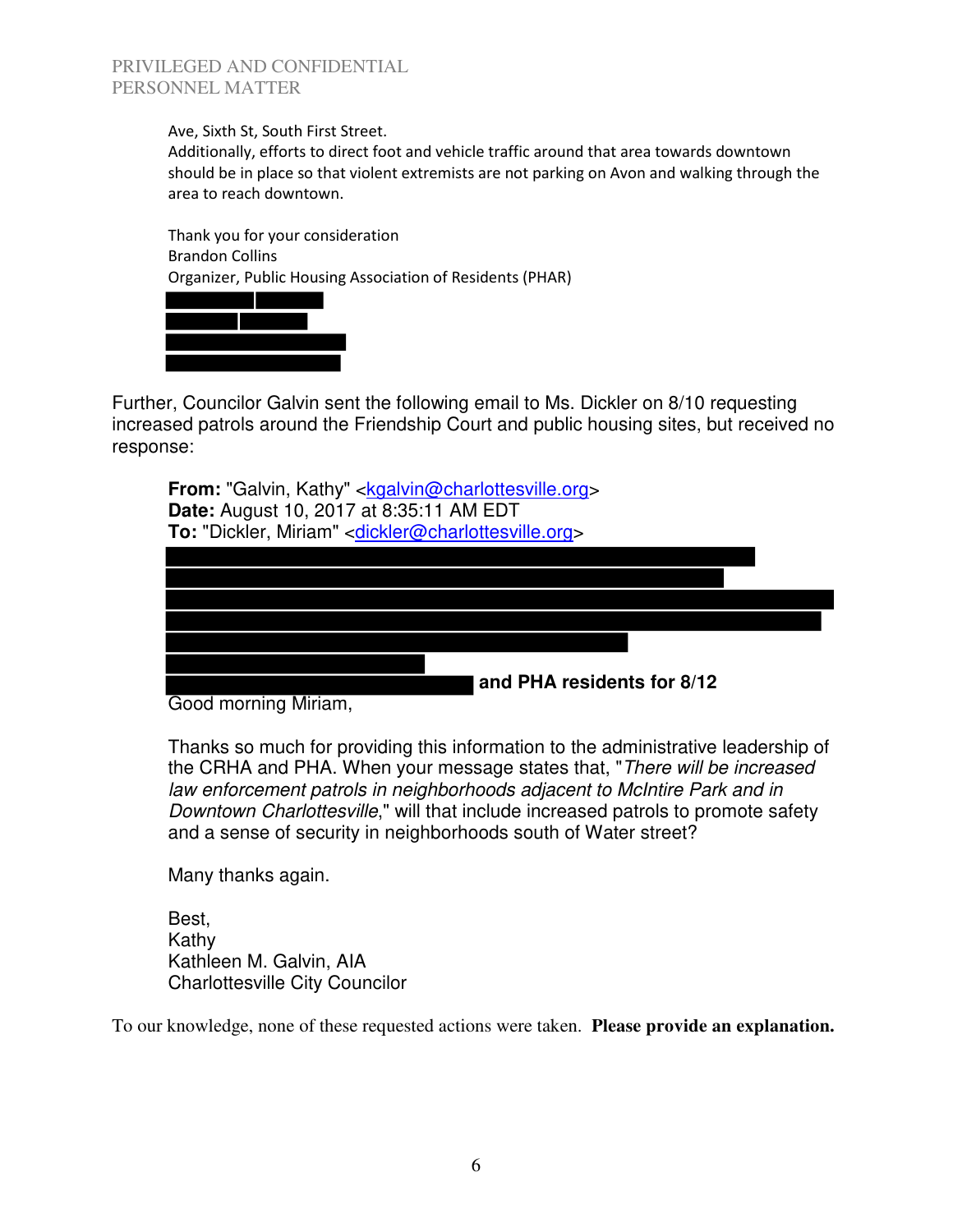### **Communications**

In recognition of the difficulties and failures of the staff to communicate to the public about July 8, Council also made the decision to retain the crisis communications firm Powell/Tate in the week leading up to August 12. Yet on Thursday, August 10, Ms. Dickler tried to stop the hiring of the firm. She said she would not work with them on August 12 because she would be too busy with the public information officers under her command. She said that she had enough experience handling crises. Because this was a direct challenge to a Council directive, Mayor Signer wrote the following email to you, in relevant part:

[Y]our note is belied by the alarming conversation we had yesterday, where Miriam attempted to block the hiring of this firm, stated that she would not communicate with them on Saturday, stated that she would rather have a positive Daily Progress story than a positive USA Today one (as if the two are mutually exclusive), stated that this whole thing should somehow be Council's responsibility (though we only received talking points, after a week's delay, last night), stated that the only message that she was prepared to off on 8/12 was about public safety, offered no specifics about being able to pitch or develop any other stories, stated that she is an expert on crisis communications and did not need help, and admitted that July 8 did not go well, but offered no suggestions of what could have been done differently.

This bordered on insubordination, as it contradicted both your consent to a PR firm and Council's clear desire for one, and was exhausting for me to deal with, as the typical response from anyone being offered special expertise help in an unusual situation (such as when I bring in outside counsel in my professional job, for instance), is to welcome the assistance.

And it further helped explain the remarkable passivity from our communications shop in recent weeks, despite urgent pressing from nearly every Councilor for more proactive, creative, and energetic communications.

Yet there was no change. Ms. Dickler did not communicate with Powell/Tate on August 12. As it happened, despite all of the events that happened, the City did not provide information until a press conference was held with the Governor at 6:00 p.m., meaning that during a day of incredibly tragic events, the City was silent. **Please provide an explanation**

On Monday, August 7, you made repeated assurances to Council that daily press briefings would be provided to the public regarding August 12. Yet these daily briefings never happened. Council further requested that a Q&A session be provided to an anxious public regarding August 12. Two specific dates that were suggested were Thursday, August 3 and Monday, August 7 (when the usual Council meeting was not scheduled to happen due to the customary August Council break.) Yet this never happened. **Please provide an explanation.**

Council further requested that a single major press conference happen during which there would be substantial briefings from you, Chief Thomas, and Mr. Brown regarding, respectively, the planning, policing, and legal issues surrounding August 12. There were specific requests from Council that the question of the protocol surrounding any use of chemical dispersants be addressed during this briefing as well as the reason for the use of body armor and the employment of the Virginia State Police and the National Guard. Yet no such press conference ever occurred. **Please provide an explanation.**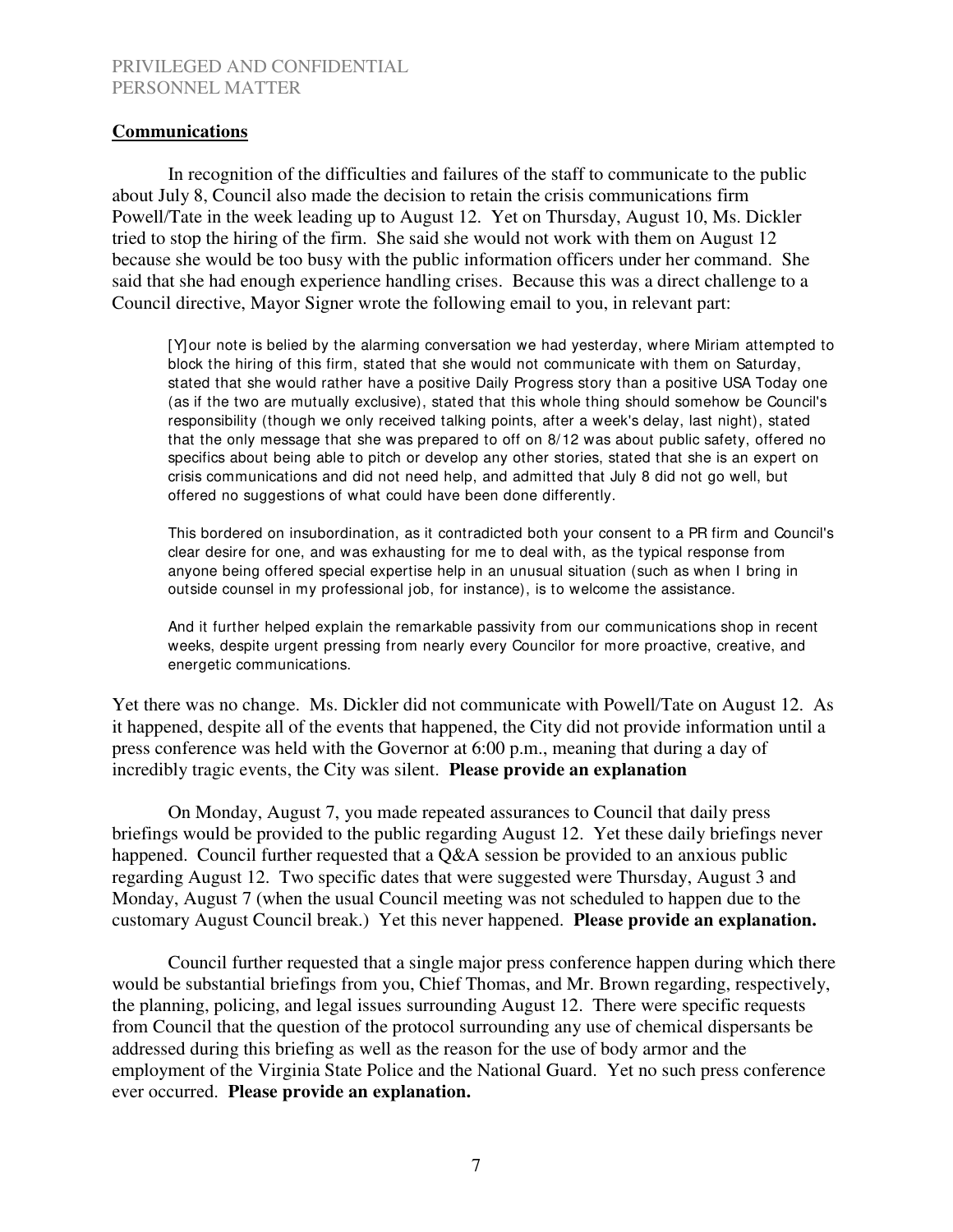Council received their first formal briefings on the security plan on Thursday, August 10. These briefings included the numbers of security personnel that would be on the ground. Yet we were given no documents related to August 12, including any security plans. With the exception of Mayor Signer, no member of Council was invited to be anywhere specifically on August 12. There were two centers of command that day: the "command center" in the Wells Fargo building, and the emergency operations center in Zehmer Hall. Given the number of media requests that were already coming in for Mayor Signer during the week prior to August 12, Mayor Signer, who was in the command center during July 8, repeatedly asked both you and Chief Thomas to be included in the command center so that the stakeholders could be on the same page. Multiple times, he was told that they preferred him to be at the emergency operations center. **Please provide an explanation.**

The morning of August 12, Mayor Signer sent a text to you and Chief Thomas with the following: "Given last night I need to be on site so we are on one page." You responded, "We still think it's best to have you at Zehmer." After the unlawful assembly was declared, Mayor Signer texted you, "I need to come up at Wells Fargo. Won't be in the way but I need to be here." You responded, "I'm concerned about your safety getting here." Mayor Signer headed to Wells Fargo anyway. He was not allowed up to the  $6<sup>th</sup>$  floor, where the command center was. He was escorted instead to the  $8<sup>th</sup>$  floor, where there was a lone staffer observing events through the window. Mayor Signer sent you a text which read, in relevant part, "Al works for you. You have barred me from the center. We are not together. I don't know what's happening. We are not unified. We can't say no comment or it has to wait. I'm at city hall." You responded, "Mr. Mayor, we are not disorganized. This is a hyper fluid situation. We need to let this play out. And the media can wait for an hour or so." Mayor Signer responded, "Elected officials like me can't be barred from necessary information and how to talk about it. That's disorganized. I'm headed to zehmer now." **Please provide an explanation for these decisions and events.**

These issues were compounded by a previously undisclosed problem, which was the collapse of the City's website and email capabilities that evening. After the press conference, Council convened an emergency session to pass a resolution enabling Chief Thomas to declare a curfew if he deemed it necessary. Yet the email system went down, and the decision was not sent out to the public until it was almost dark. Moreover, the City of Charlottesville's website was down for at least two days after August 12. Council has yet to receive any information about these events. **Please provide an explanation.** 

#### **August 21 Council meeting**

 During the crucial and very difficult Council meeting on August 21, Chief Thomas was not present to address Council and citizen questions—when he was the only person who could have directly answered the questions. Several times, you said that you could not answer questions and that certain topics could only be addressed during an investigation (for instance, with the question about the closing of 4<sup>th</sup> Street.) **Please provide an explanation.**